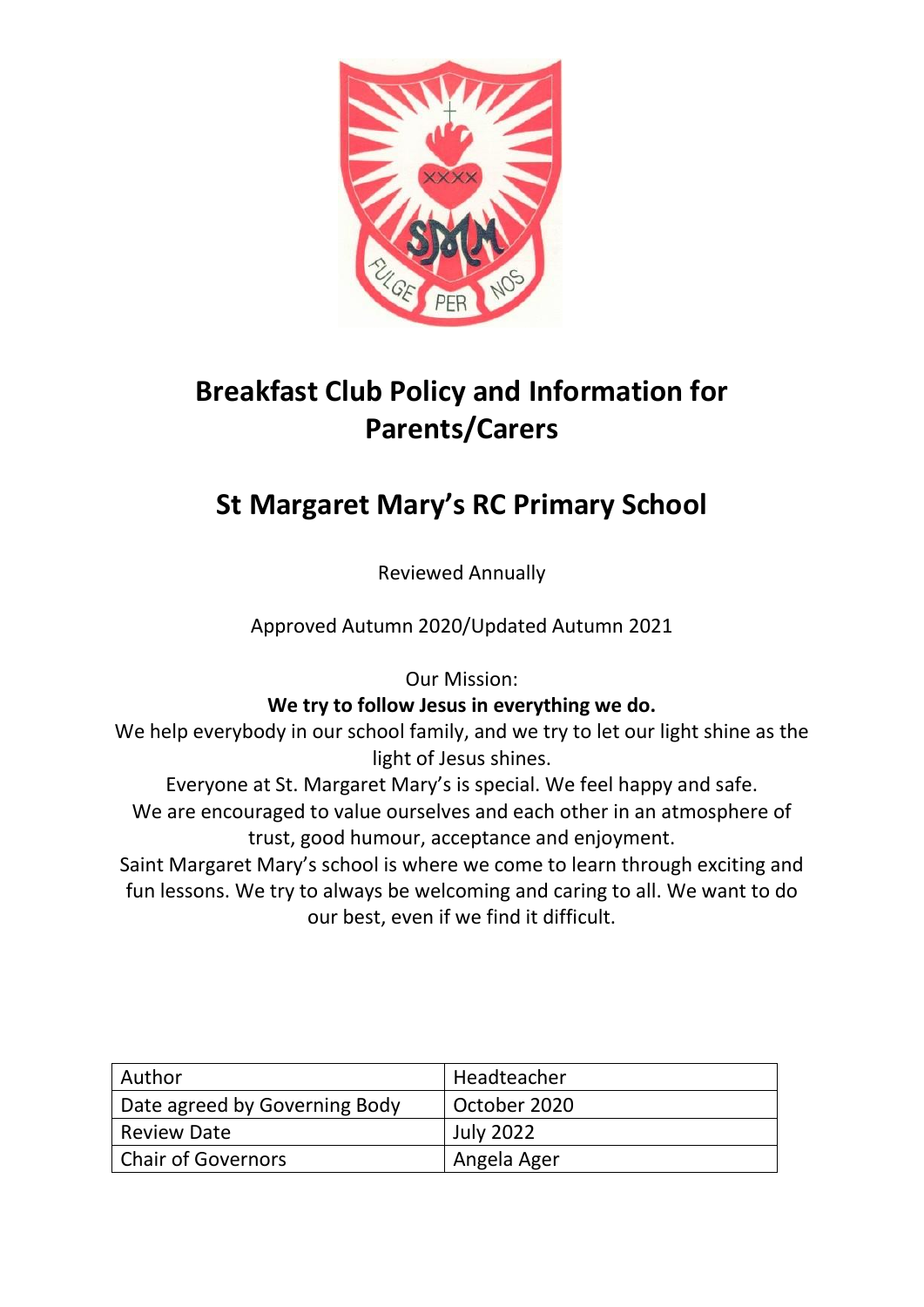# **Breakfast Club Policy and Information for Parents and Carers**

#### **Aims**

- The Breakfast Club at St Margaret Mary's exists to provide a high quality before school provision for our parents and their children.
- If It will provide a welcoming, safe, secure environment for pupils before the school day.
- The provision enables pupils to be cared for in a pleasant and relaxed environment, receiving a nutritious breakfast in line with our school's healthy eating guidelines.

## **Opening Times**

- The Breakfast Club will open term time only:
- Monday to Friday 7.45am until 8.45am. term time only.
- **Breakfast will be served from 7.45am**  $-8.20$ **am. in the dining hall.**
- Activities will be set up for the children to take part in, in the school hall after they have eaten.
- At 8.45am, the children will be escorted to the playground and will be supervised here along with the other children before the start of the day.

*All parents/carers must complete and sign a registration form/home school agreement for each child attending the club and in doing so agrees to the terms in which it is run as laid out in this document.*

## **Staff**

- The Breakfast Club will be run and supervised by school staff. Staff will be onsite from 7.30am to complete preparations and be ready to welcome the children from 7.45am.
- **There will be a first aider on site during the provision.**
- In addition to this, the Site Manager is on site from 6.15am and a senior member of the teaching team will be on site from 7.30am.
- Staff who help to run the Breakfast Club and have children that need to attend as part of their school role will secure a place and not be charged for this.

## **Organisation and Admissions**

- Only children attending St Margaret Mary's are eligible to attend the Breakfast Club.
- Only children in year-groups Reception to Year Six are eligible to attend.
- Breakfast Club can only be offered to a maximum of 50 pupils of St Margaret Mary's RC Primary School.
- Of this, the number of places available for Reception children will be capped at 7 per session, to support staffing ratios.
- The registration process must be completed prior to your child's commencement at the Breakfast Club.
- Parents/Carers must bring their child to the Main Entrance and wait to be greeted by a member of the team on duty who will sign them in as part of the register. They are not to be left unaccompanied until this is done.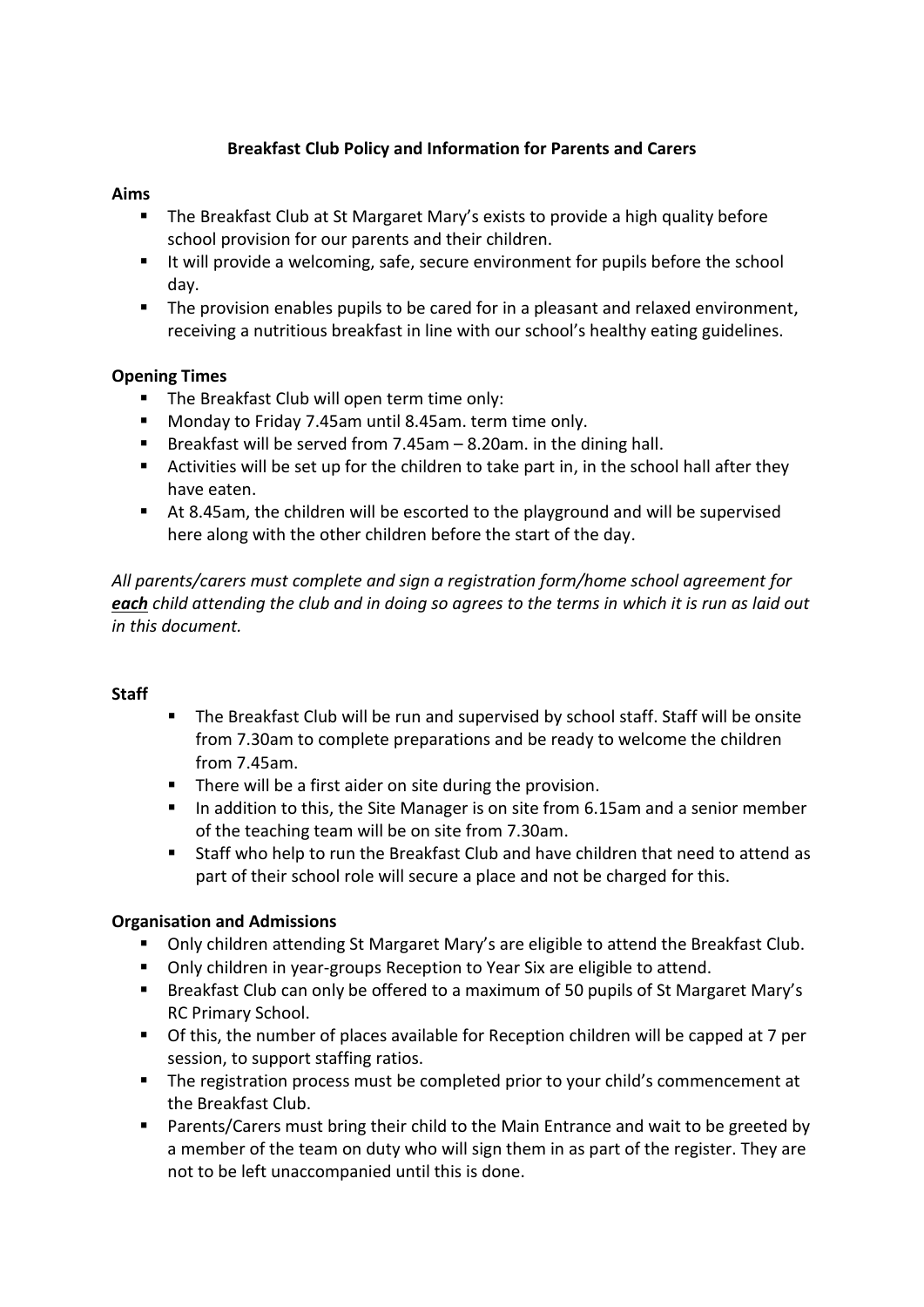- A register will be kept by the breakfast club and a register of attendance will be taken daily.
- Any medical conditions or allergies will be pre-recorded on the register and catered for following the completion of your child's registration form. It is the responsibility of parents and carers to update the Breakfast Club Manager of any medical/health/allergen changes that may occur.
- In case of an emergency where children have to be evacuated from the building, the register will be taken and the children checked against the register to ensure they are present.

# **Bookings and Payment of Fees**

- The cost is £2.50 per child, per daily session and includes a nutritious breakfast and activities from 7:45 to 8:45am.
- These sessions must be booked and paid for in full a week in advance before attendance, using the School Spider online booking system which can be accessed via the school website and or School Spider App.
- Unfortunately there will be no refunds for any sessions missed, even if your child is unable to attend their booked sessions due to illness/appointment etc… unless in the event of school being unable to run the provision.
- A receipt will be issued when payment of fees is made automatically, via email.
- We reserve the right to refuse a place at the Breakfast Club if the booking and payment has not been made in advance [See above].
- **If a parent is experiencing difficulty with payment of their fees, they should contact** Mr Sutton or a member of the Office Team confidentially and as soon as possible, so that a solution can be found.
- If it becomes necessary to change fees, a half-term notice will be given to parents of this.

# **Organisation**

- The Breakfast Club will be open from 7.45am to 8.45am and will be held in the dining hall and school hall. The last time of admittance to the Breakfast Club will be 8:20am.
- **Parents must bring their child to the main school entrance and wait to be greeted by** a member of the Breakfast Club team to sign their child in. Children who need breakfast should arrive no later than 8.20am, as the food will be cleared away.
- Children will be encouraged to be independent within the breakfast club and to make decisions for themselves through the choice of food and drink.
- There is a variety of options available to the children such as cereal, bagels, toast, yoghurt, water and milk.
- **They will participate in a variety of activities such as board games, colouring and** stories, each activity will support the development of social and interactive skills.
- Prior to attending Breakfast Club parents/carers will be asked to sign a Breakfast Club Home School Agreement that makes clear expectations of our breakfast club set up, expected behavior, bookings and arrangements for payments.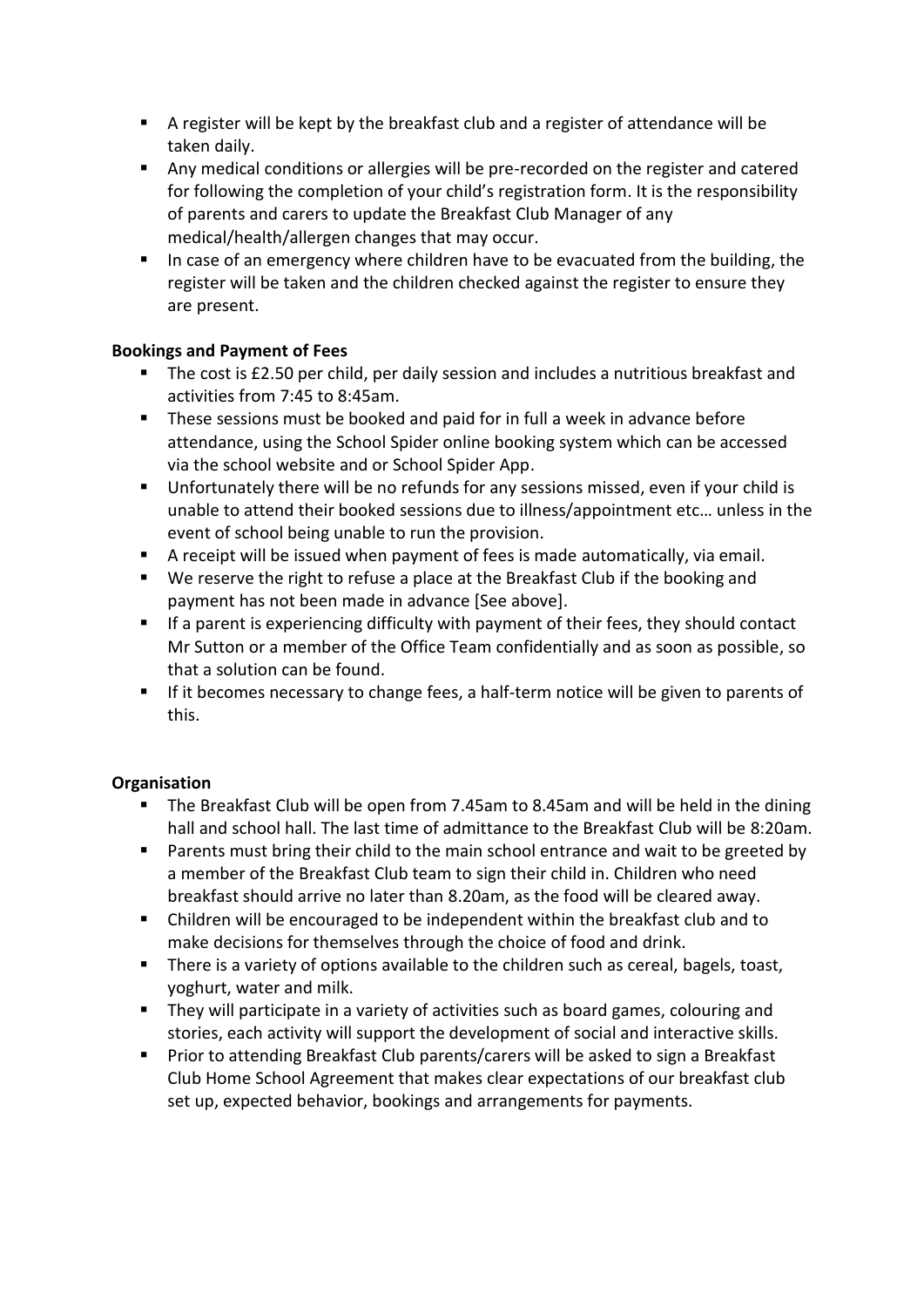#### **Waiting List**

- School will keep a waiting list of interested parties when the club is full.
- **The waiting list will be organised on a first come first served principle.**

#### **Contingency arrangements for staff absences and emergencies**

- Arrangements for cover due to staff absence is organised by the Breakfast Club Manager and Staff Team.
- In the event of unexpected school closure, all endeavours will be made to communicate this to parents as soon as possible, with a full refund being provided.

#### **First Aid**

- If First Aid is administered, the treatment given is recorded in the school First Aid record book.
- All incidents are dealt with by a qualified first aider.
- A note and/or telephone call will be made to inform parents of what treatment the child has received.
- Parents of any child who becomes unwell during the club and is unable to remain in school will be contacted immediately, to arrange plans for collection.

#### **Risk Assessment**

 A risk assessment has been carried out for the Breakfast Club. This policy will be reviewed by the Governing Body as and when it is deemed necessary with changing circumstances.

#### **Policies and Procedures**

School Policies relevant to the Breakfast Club include:

- Equal Opportunities,
- Health and Safety Policy
- Whole School Food Policy
- Behaviour Policy
- Child Protection and Safeguarding Policy.

We expect staff, parents and children involved in the Breakfast Club to adhere to a set of guidelines which parents will be asked to sign on registering with the club. A copy of this can be found in Appendix 1.

On registering your child to take a place at the Breakfast Club you will need to complete an electronic form via the school website which include details of emergency contact numbers, allergies and medical conditions and other key information. You will not be able to leave your child at the club without completing these forms first and ensuring payment.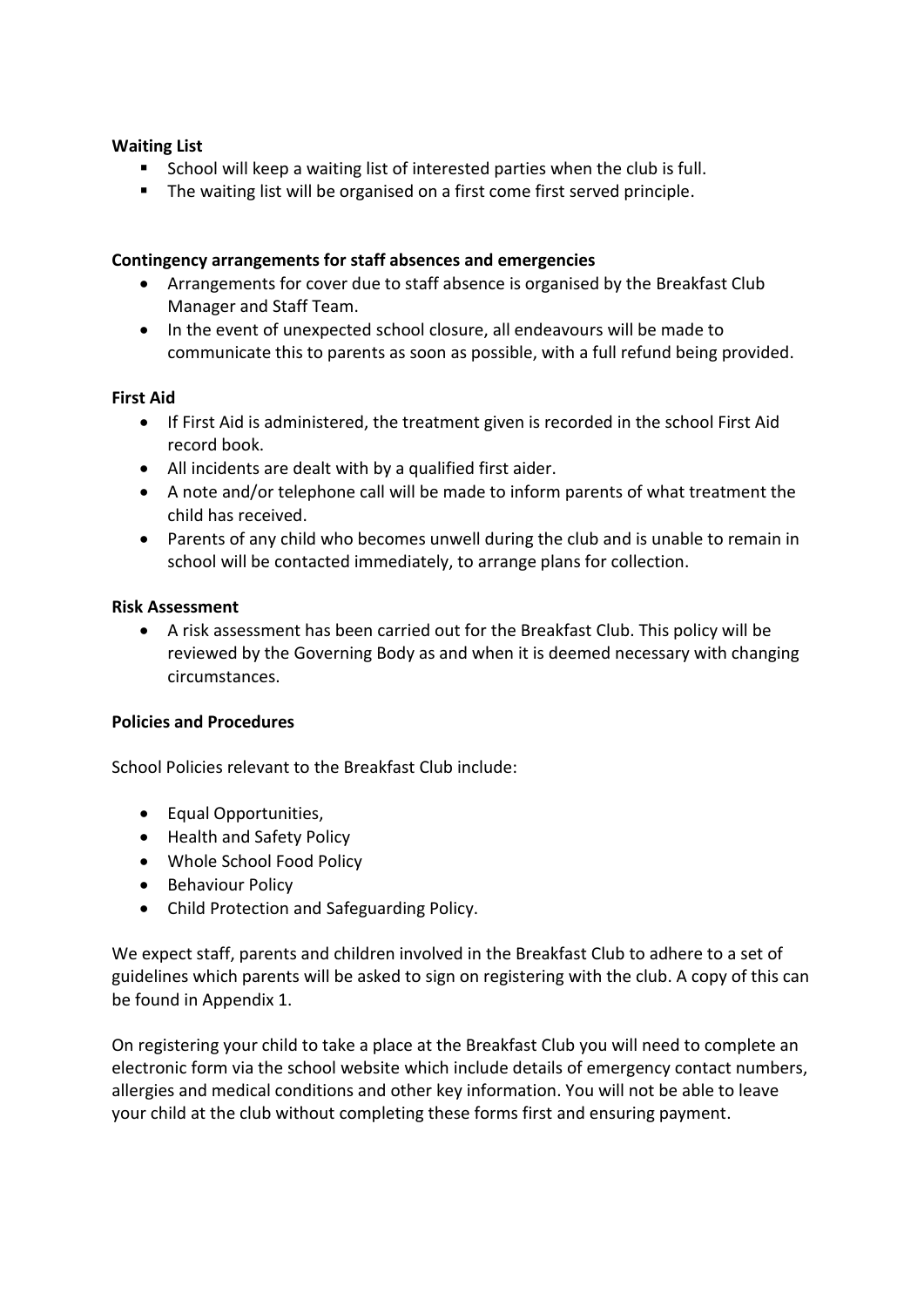#### **Behaviour Expectations**

- We expect all children to follow the same rules and expectations in terms of their behaviour as we do in school.
- We will follow the School Behaviour Policy, a copy of which is available on the website.
- All children will be supported in accessing calm focused activities.
- **Staff will praise positive behaviour, celebrate this with children and parents, acting** as positive role models.

#### **Dealing with Inappropriate Behaviour**

- Challenging behaviour will be addressed in a calm, positive and firm manner.
- In the first instance, if necessary, the child will be temporarily removed from the activity.
- Staff will explain the reasons for this, providing guidance and support.
- Where this becomes repeated and or persistent, parents will be contacted to agree next steps and a strategy for resolving this.

Where there are persistent problems with behaviour that cannot be resolved by following the school policy, school reserves the right to exclude the child from Breakfast Club either on a temporary or permanent basis.